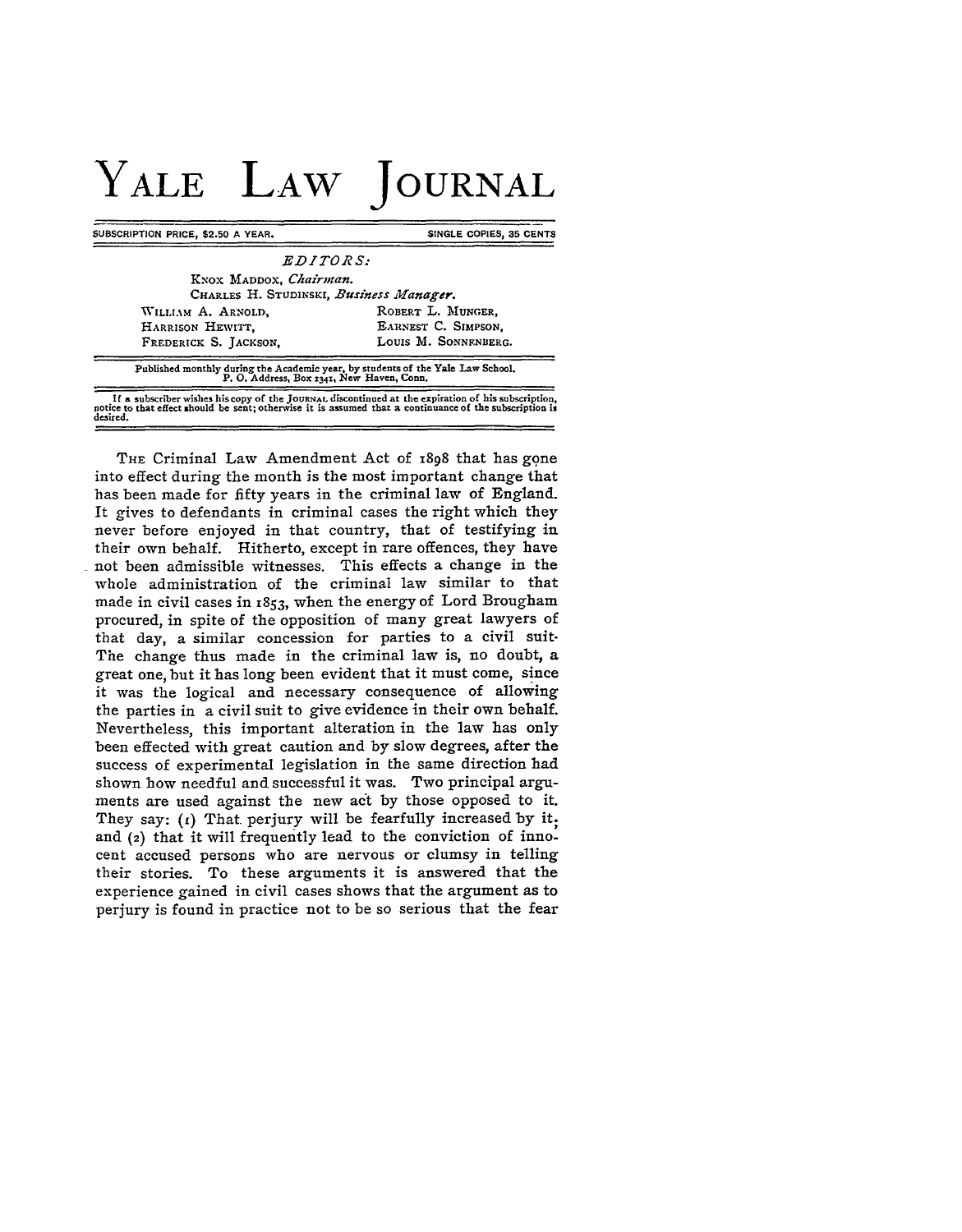of it ought to be allowed to silence all persons interested in the result of a case. To the second argument it is answered that, since nothing human is perfect, mistakes will certainly be possible under any system, but that, as a rule, judges and jurors are able readily to distinguish between a false tale, deliberately told, and the true story nervously told by an innocent man. Such are the main provisions of the important act which brings the English criminal law of evidence into symmetry with the law that prevails in English courts of civil procedure. There can be no doubt that the change will prove to be in furtherance of justice, for so it has proved in this country and everywhere else where it has been adopted.

 $\ast$ 

**THE** verdict of the coroner's jury, in England, on the cause of the death of Mr. Harold Frederic, as reported in the New York Times, is satisfactory as far as it goes, but it does not appear to go entirely to the merits of the case.

The ground of the finding of manslaughter against the Christian Scientist was that "as guardian," she neglected her duty "in refraining from calling in medical aid." This, as it seems to us, is rather a verdict against the guardian than against the Christian Scientist, for had there been a parent or other near relative present during the illness, with sufficient authority to summon, against the patient's will, a regular medical man, the verdict of manslaughter should logically attach to such person. And it is only because the guardian, in this case, happened to be the 'healer' herself, that, **by** the terms of the finding, she is held criminally responsible for the death, it having been further found that Mr. Frederic was insane at times, and unable to take care of himself.

The indignation aroused on both hides of the Atlantic **by** the circumstances of Mr. Frederic's death has given rise to a local demand for protection to the credulous and weak against the practice of the Christian Scientists.

But in this country the question is not without its difficulties. It has been held, quite recently, in Rhode Island that a member of this sect cannot be indicted under a statute forbidding unlicensed persons to 'practice medicine.' The court held that to apply this prohibition to Christian Scientists who use no other means than prayer and repudiate all medical procedure, would be to put a construction on the statute that could not be sustained. *(State v. AIfyiod,* **40** Atl. Rep. **753.)** The question is further complicated **by** the quasi-religious character given **by** these **'** healers'